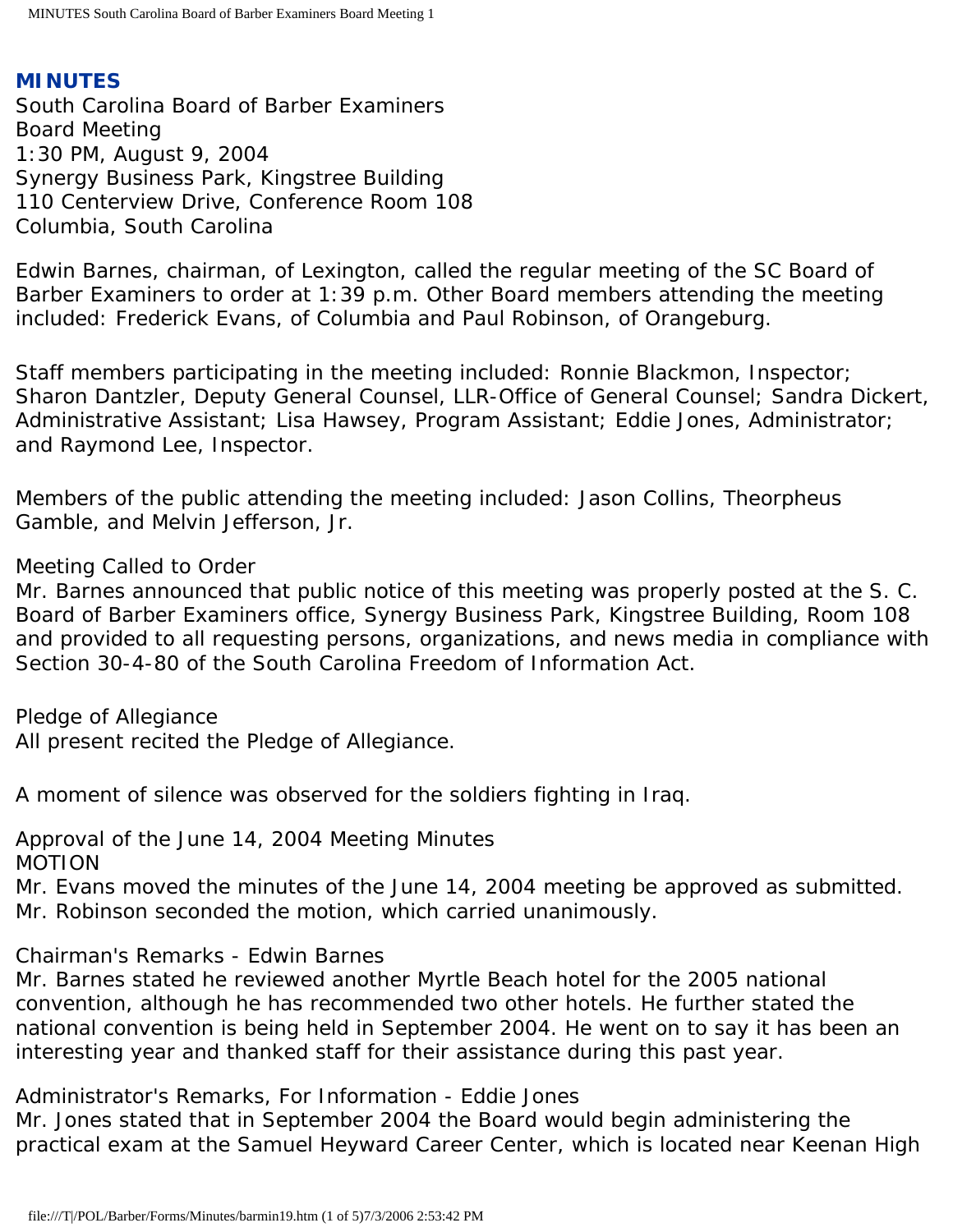School. He further stated the facility would be providing directions to the Board and the applicants. He went on to say he would like for the Board members to walk through the facility prior to September. He indicated that he has made preparations only for the practical exam to be held at Samuel Heyward Career Center. He asked the Board if the OJT meetings would be held at the career center or at the office.

Mr. Barnes asked staff how they felt the OJT meetings were going. Mr. Jones stated he feels the meetings are effective to some degree, however, the Board may wish to look at alternative avenues. He noted that the same instructors are attending the meetings every month and being familiarized with the same information. He went on to say instructors are asking if they must attend the meeting if they had attended the meeting the previous month. He said staff would be happy to assist Mr. Barnes in this meeting. Ms. Hawsey stated the meetings are helpful to the students; however, the students are dropping out of OJT. Mr. Robinson stated he has been to the OJT meetings and has reviewed the video. He believes it would be helpful to distribute the video to the OJT instructors. It was noted that distributing the video to all OJT instructors would be costly, however, the first OJT permit fee could be set to pay for the video and the video would go to the student.

Mr. Robinson stated he has been receiving calls from individuals who have failed the exam and would like assistance. He asked what his restrictions would be in directing the individuals where to obtain assistance. Ms. Dantzler stated it would be legal to direct the individuals where to obtain assistance. She went on to say he would not be able to examine those individuals who he gives test prep.

Mr. Evans stated if the Board reviews the various reasons why the OJT meetings were initiated the Board could narrow the two issues being discussed: the OJT instructors attending the meetings for every new student and protecting the students.

Mr. Jones stated the agency has consolidated the agency's investigators, which is known as the Office of Investigations and Enforcement. He further stated the investigators would be handling all of the complaints, however, the program administrators would be screening the complaints to some degree to ensure the complaint is within the jurisdiction of the practice act. He noted that the unit was established July 1, 2004 and is working well.

Ms. Dantzler stated the investigation consolidation separates the investigators and inspectors to some extent. She noted that the investigators and inspectors follow different legal paths. She further stated that the investigation unit is designed to produce cases that would go for a hearing in court smoothly. She went on to say the unit is under the direct supervision of the General Counsel and consists of approximately 18 investigators and their support staff. She said it makes the General Counsel responsible for both aspects (the investigation and presentation) of the case preparation.

Exam Results for June 2004 and July 2004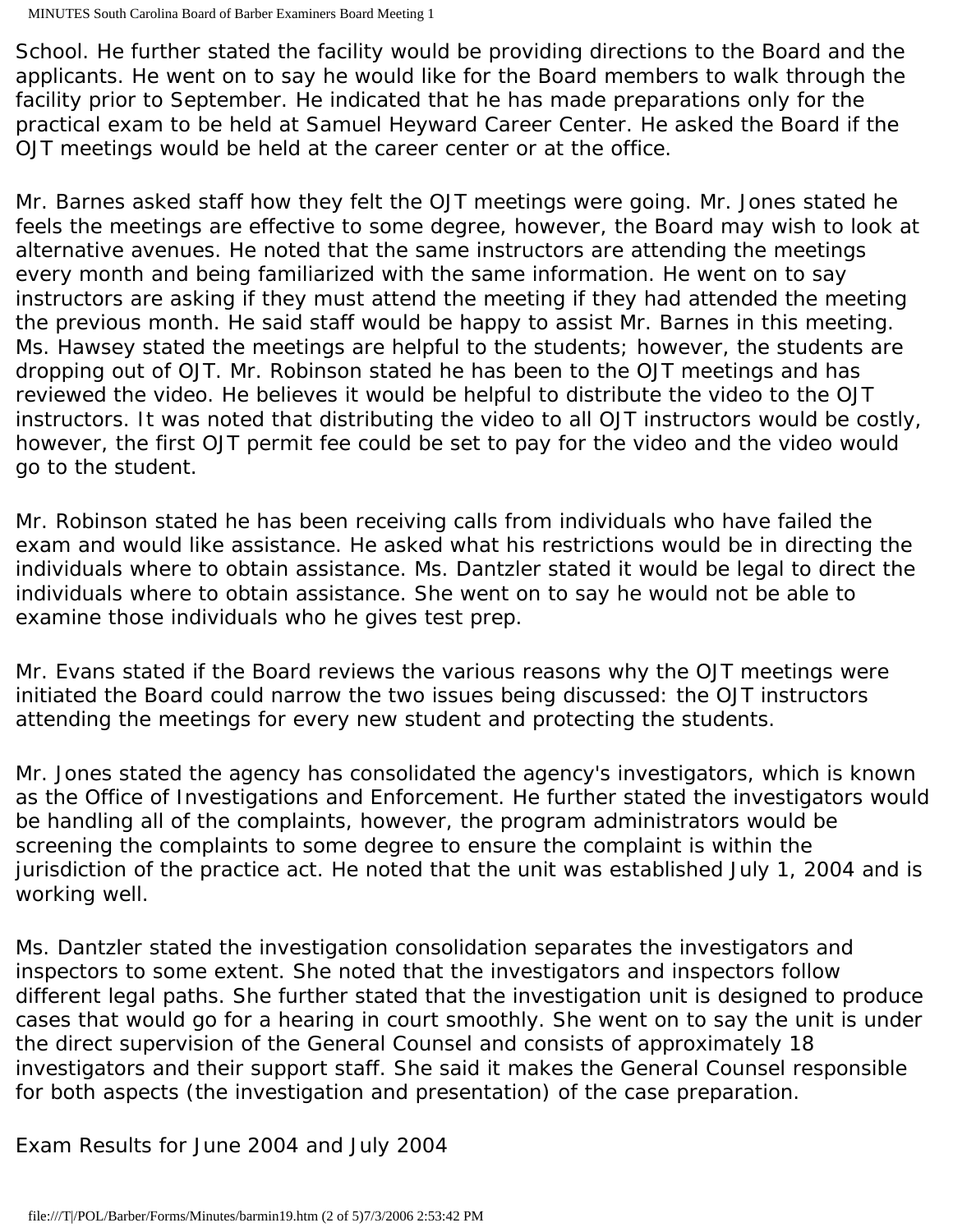Mr. Jones presented the members, for their review, with the exam results for the months of June 2004 and July 2004.

Advisory Opinions, If Needed, Office of General Counsel There were no advisory opinions given during the August 9, 2004 meeting.

Legislative Update, If Needed, Legislative Liaison Office There was no legislative update given during the August 9, 2004 meeting.

## Ratification of Mail Ballot

1. Mail Ballot #1 - Approval of Addition Information in Regard to Rosa Williams Mr. Barnes stated he did not return the ballot as he has questions regarding the information, which was mailed in. He asked that the Board discuss the information in executive session.

## Unfinished Business

Mr. Robinson stated he had mentioned during the June 2004 meeting that he had a conflict with the October 11, 2004 meeting date. He further stated that he has not been able to resolve the conflict and asked if the meeting could be scheduled for another date. Following a brief discussion, the Board determined it would meet at 1:30 p.m., Monday, October 18, 2004. The Board would also administer the practical exam on October 18, 2004; however, the DRC meeting would be held at 10:00 a.m., October 11, 2004.

New Business

1. Approval of Barber School Application

a. Strictly Business Barber College - Jason Collins

Mr. Jason Collins has submitted an application to open a barber college known as Strictly Business Barber College in Georgetown, South Carolina.

Jason Collins appeared before the Board at this time.

Mr. Collins is the only instructor and would be teaching morning and evening classes.

Mr. Robinson questioned Mr. Collins regarding the square footage of the facility. He indicated he thought the facility was required to have 2,000 square feet. Mr. Collins stated the facility has 1,630 square feet. Mr. Robinson asked Mr. Collins how he is going to divide the facility.

A discussion ensued regarding the square footage of the facility, the required distance between the barber chairs and the counter and between each barber chair.

Mr. Evans will conduct at inspection of the facility on August 10, 2004. Mr. Raymond Lee, staff inspector, will inspect the facility the week of August 16, 2004.

# MOTION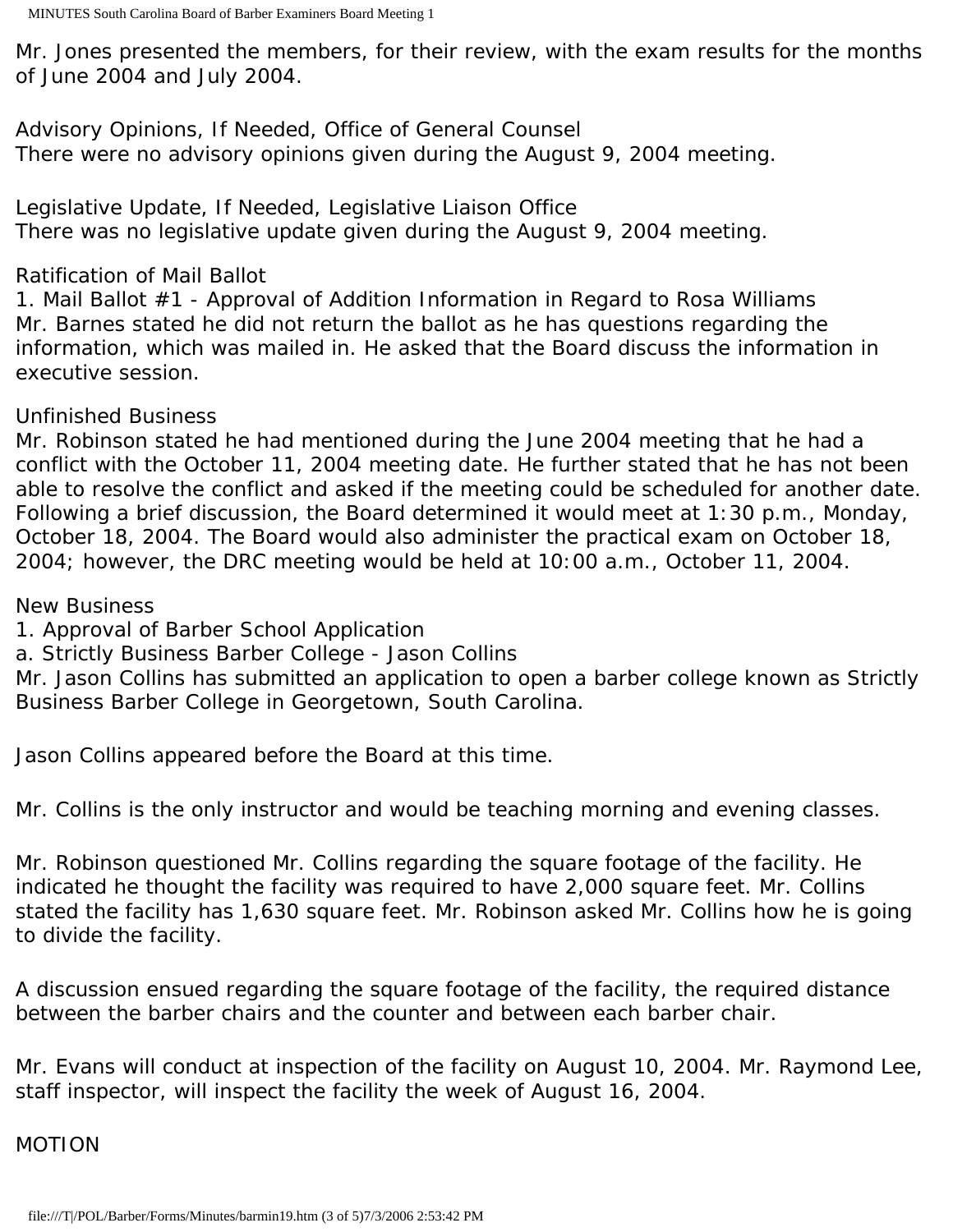A motion was made by Mr. Evans to Jason Collins' barber school application be approved pending the Board member and the staff inspector inspection.

2. Approval of Third Student Permits

a. Caroline Killian

The Board did not discuss this matter, as Ms. Killian was not present for the meeting.

b. Theorpheus Gamble

Mr. Theorpheus Gamble is requesting the Board's approval for a third student permit.

Theorpheus Gamble appeared before the Board at this time.

Mr. Gamble stated he was enrolled in a barber college at the time of his first student permit. He did not finish the OJT program prior to the expiration of the permit and he quit the OJT program prior the expiration of the second permit. He needs approximately 1,100 hours to complete his training. He will be learning under a different OJT instructor (Jermaine Gamble) if approved for the third permit.

#### MOTION

A motion was made by Mr. Robinson and seconded by Mr. Evans that the Board grant Mr. Gamble a third permit. The motion carried unanimously.

- 3. Review of Records
- a. Melvin Jefferson, Jr.

Melvin Jefferson, Jr. appeared before the Board at this time.

Mr. Jefferson stated he had been previously licensed as an apprentice between 1995- 1998. He further stated he completed Tolliver's Barber College. However, he has misplaced all of his records and would like the Board's advice regarding how to return to the barber industry without returning to school.

Ms. Hawsey stated no longer has records from 1998.

Ms. Dantzler stated he must produce evidence regarding his completion of a nine-month barber college and affidavits from three registered barbers attesting that he was registered as an apprentice for twelve months during that time. She suggested he locate tax records during that time which would indicate that he was working in a barbershop during that time.

Discussion Items There were no discussion items for the August 9, 2004 meeting.

Public Comments

There were no public comments made during the August 9, 2004 meeting.

Executive Session